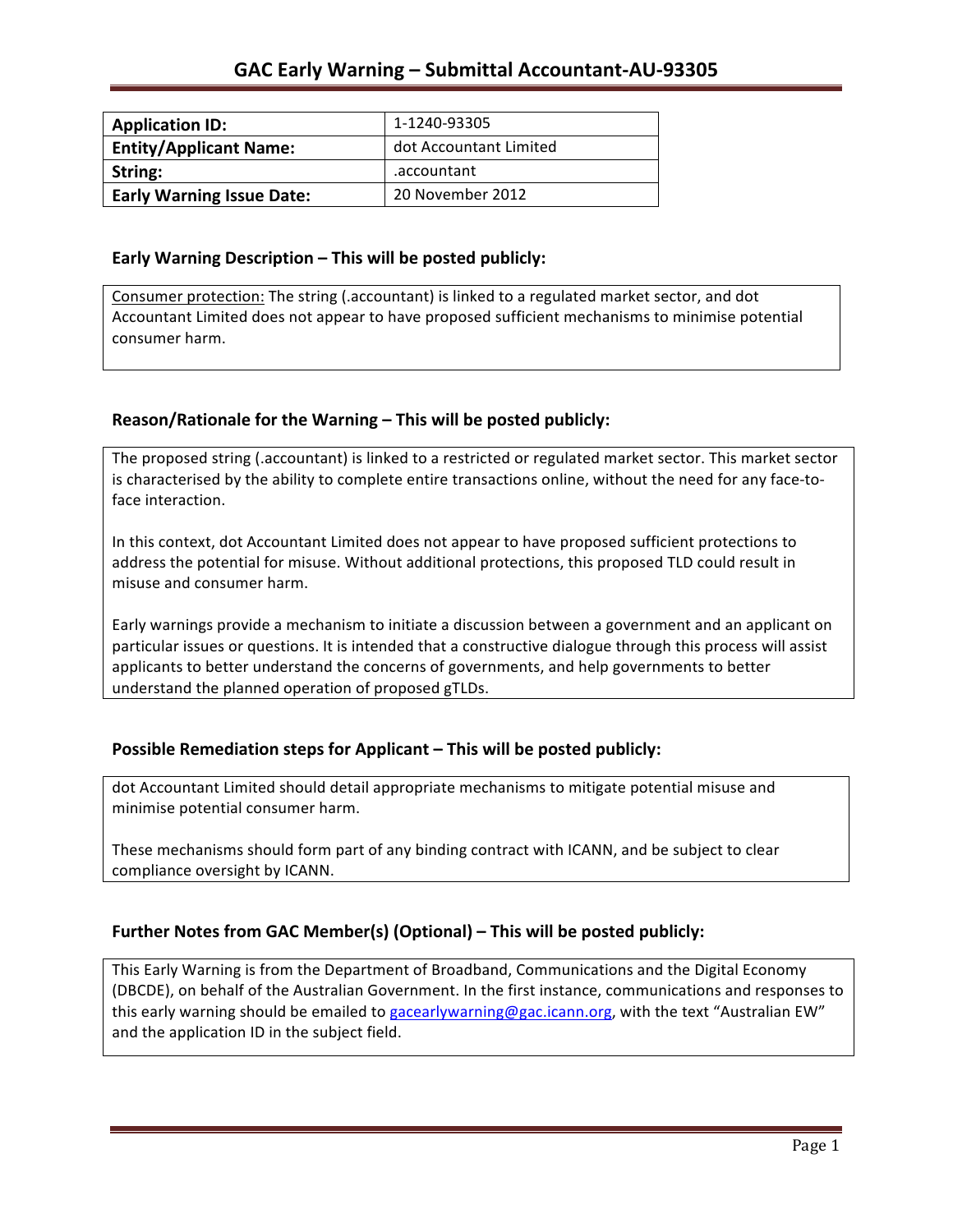# **INFORMATION FOR APPLICANTS**

## **About GAC Early Warning**

The GAC Early Warning is a notice only. It is not a formal objection, nor does it directly lead to a process that can result in rejection of the application. However, a GAC Early Warning should be taken seriously as it raises the likelihood that the application could be the subject of GAC Advice on New gTLDs or of a formal objection at a later stage in the process. Refer to section 1.1.2.4 of the Applicant Guidebook (http://newgtlds.icann.org/en/applicants/agb) for more information on GAC Early Warning.

## **Instructions if you receive the Early Warning**

**ICANN** strongly encourages you work with relevant parties as soon as possible to address the concerns **voiced in the GAC Early Warning.** 

### **Asking questions about your GAC Early Warning**

If you have questions or need clarification about your GAC Early Warning, please contact gacearlywarning@gac.icann.org. As highlighted above, ICANN strongly encourages you to contact gacearlywarning@gac.icann.org as soon as practicable regarding the issues identified in the Early Warning. 

### **Continuing with your application**

If you choose to continue with the application, then the "Applicant's Response" section below should be completed. In this section, you should notify the GAC of intended actions, including the expected completion date. This completed form should then be sent to gacearlywarning@gac.icann.org. If your remediation steps involve submitting requests for changes to your application, see the change request process at http://newgtlds.icann.org/en/applicants/customer-service/change-requests.

In the absence of a response, ICANN will continue to process the application as submitted.

### **Withdrawing your application**

If you choose to withdraw your application within the 21-day window to be eligible for a refund of 80% of the evaluation fee (USD 148,000), please follow the withdrawal process published at http://newgtlds.icann.org/en/applicants/customer-service/withdrawal-refund. Note that an application can still be withdrawn after the 21-day time period; however, the available refund amount is reduced. See section 1.5 of the Applicant Guidebook.

For questions please contact: gacearlywarning@gac.icann.org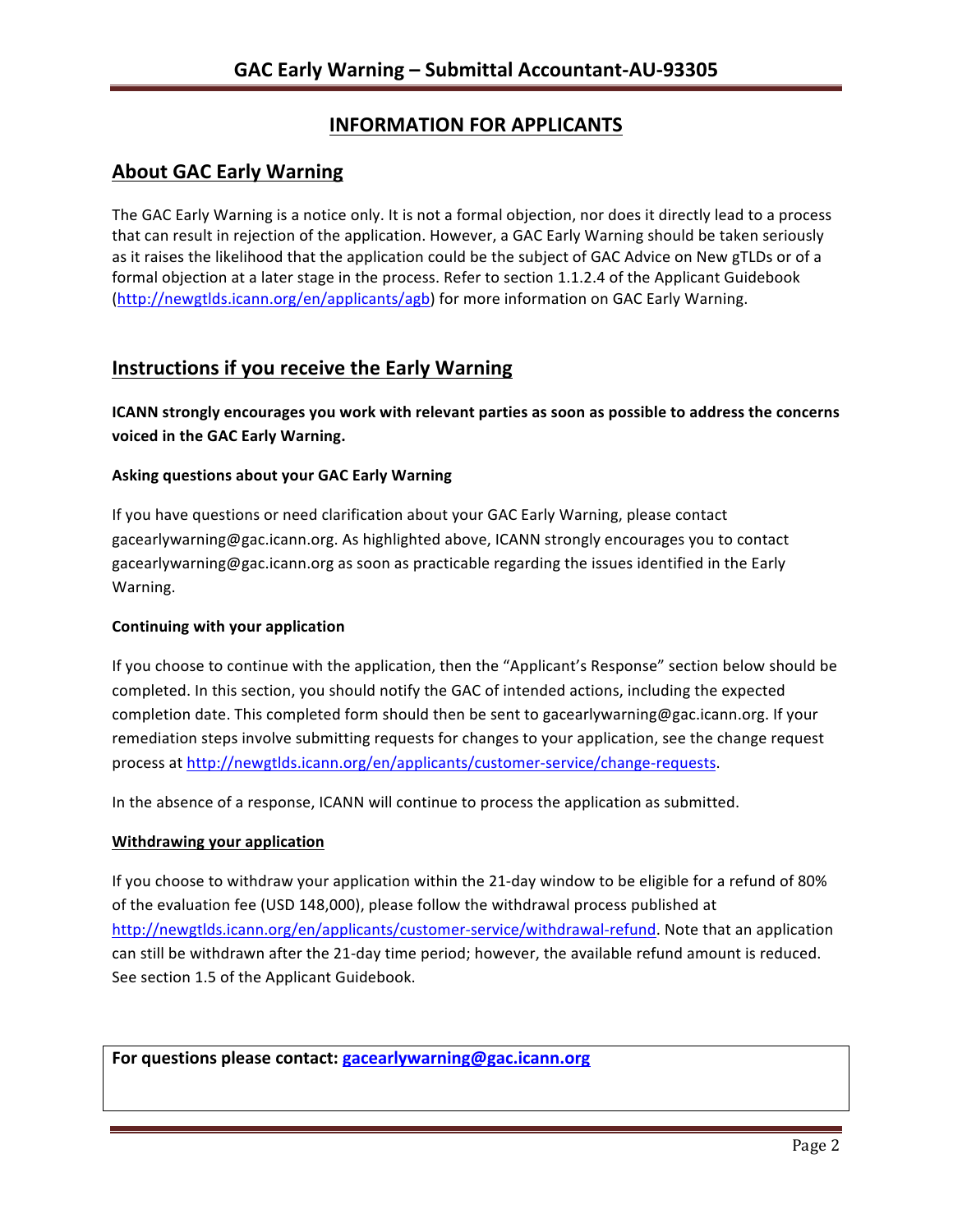**Applicant Response:**